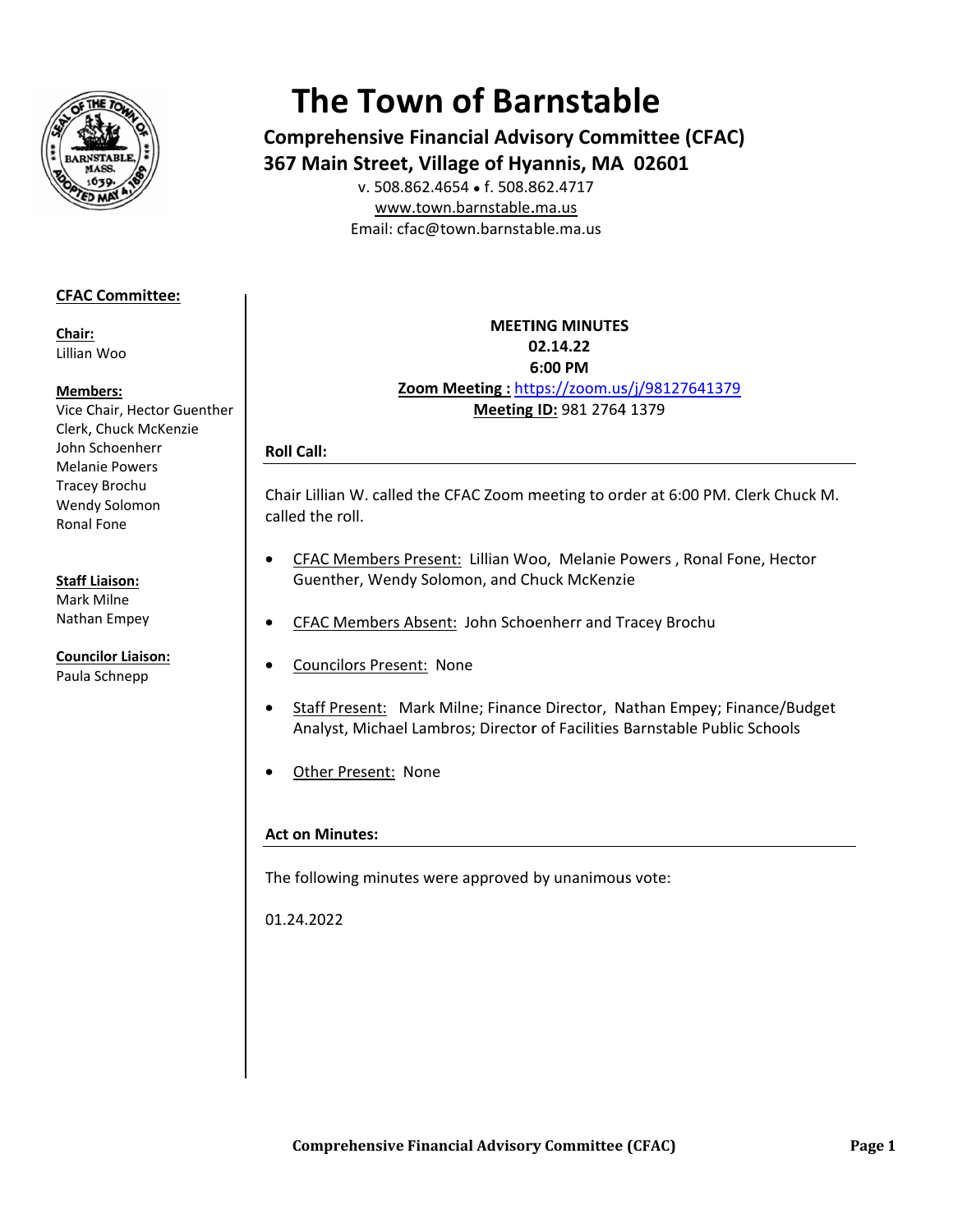#### **Public Comments:**

None

#### **Correspondence:**

#### **Staff Report:**

Director Mark M. presented the FY 2023 Town Manager's proposed Capital Improvement Plan to the committee. Director Mark M. noted the airport projects total over \$3.2 million, which two of the projects qualify for Federal Aviation Administration and Mass Department of Transportation grant funding. The other two projects will be funded with airport reserves. Director Mark M. noted we continued with the Hyannis Youth & Community Center facility improvements, which this project is for the mechanical systems. Director Mark M. noted there are six recommended projects under the Water Pollution Control operations, which totals \$9.7 million. Of the six projects, two will be financed using reserves and the rest as part of a bond issue. The next group includes five recommended projects through the Water Supply Enterprise Fund, which two projects will be financed using reserves and the rest as a bond issue. Three projects are being recommended for our Solid Waste Enterprise Fund, which all the projects will be financed using reserves. The total cost of the recommended Enterprise Fund projects is \$18 million, which \$2.2 million is financed from reserves, \$2 million in grants, and \$14 million in bonds.

Director Mark M. noted the Comprehensive Wastewater Management Plan includes a lot of design money. There are just over \$5 million in proposed projects. Director Mark M. noted in the following year there would be some very large construction projects being proposed. Director Mark M. noted half of the projects would be financed with cash and the remainder a bond issue.

Director Mark M. noted we are continuing with the police facility improvements, which the recommended project cost is just over \$1.2 million. There is a project for vehicle replacement within the Inspectional Services Department for \$80,000. Marine & Environmental Affairs projects total \$675,000, which include designs for our fish ways and bulkhead assessment. Community Services Department has three recommended projects that total \$1.5 million. The Centerville Recreation site improvements include expanding the parking lot and enhancing the baseball field. The Keyes Memorial Beach Parking Lot Rehabilitation project is being recommended because the parking lot is in very poor condition. The Hathaway's Pond project is for design with the construction anticipated in the following year. Director Mark M. noted the Public Works projects include the Public Roads Maintenance program, which will be financed with Capital Trust Fund reserves. Director Mark M. noted the town has an Emergency Generator Implementation plan, which is a multiyear program for all of our key facilities. Director Mark M. noted we are continuing with our Town Hall and School Administration Building Improvements as these are heavily used facilities. These buildings need improvements to the mechanical systems and bathrooms. Next projects are freshwater monitoring and storm water improvements at various ponds. Director Mark M. noted there is \$2.9 million for Ocean Street Sidewalks and Kalmus Beach Entrance, which the design was done this year. There is design funds for Department of Public Work Offices Expansion for existing and future facilities that we need for the Comprehensive Wastewater Management Plan. Director Mark M. noted we are replacing the Snows Creek Culvert on Ocean Street. Another project includes replacing the underground Cape Cod Airfield fuel tank with an above ground fuel tank. Director Mark M. noted the School Department project cost totals \$8.5 million. Director Mark M. noted there is over \$25 million in General Fund projects, which \$4.2 million will be financed with General Fund reserves, \$3.7 million in Capital Trust Fund reserves for public roads, and \$17.5 million in bond financing.

Clerk Chuck M. asked when deciding on projects is there already a bottom line and that we decide how to fill it in, or do you prioritize the projects and see if you can afford to do them? Director Mark M. noted we know what our affordability is because we maintain our Capital Trust Fund analysis. Director Mark M. noted we also conduct rate adjustment models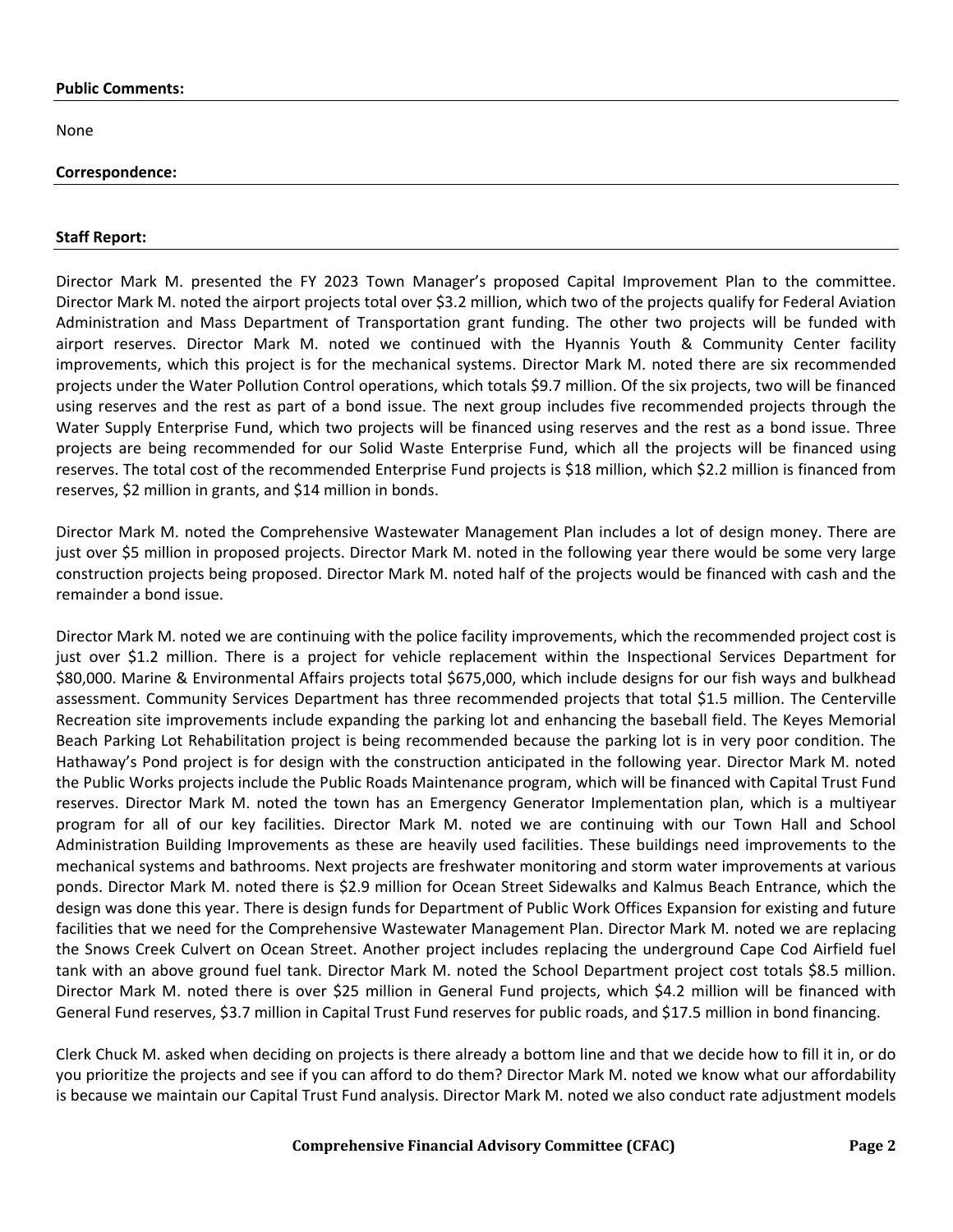every year for the Enterprise Funds, and that we also look at their capacity as well as what kind of impact the projects will have on user rates. Director Mark M. noted that we still have capacity to conduct another capital program next year. Vice Chair Hector G. asked, does the Town Manager approve the proposed capital plan? Director Mark M. responded yes, this will be the Town Manager's capital improvement plan and will be included in the entire five-year capital plan that will be submitted to Town Council on March  $7<sup>th</sup>$ . These are the fifty-four projects recommended for funding in FY 2023.

Chair Lillian W. asked what about the Community Preservation Funded (CPC) projects? Director Mark M. responded we have a number of projects being submitted through the CPC, but we are going to wait until the projects have been filed and vetted through the CPC committee. Director Mark M. noted if these projects were approved through CPC, then it would be presented to Town Council out of the normal capital program process.

# **New Business:**

Director of Facilities for Barnstable Public School Michael Lambros presented the School Department FY 2023.

Director Michael L. noted the first priority request is the Barnstable Roof Top Unit Ventilator replacement project. This is phase 3 of the project; we already had two previous phases that replaced five units. This current project is going to cost \$4.1 million. Director Michael L. noted there is about a 10% energy savings every year. The current roof top ventilators are greater than twenty years old, replacement parts are no longer available, and the frames are deteriorating. Chair Lillian W. asked are we systematically replacing the ventilators for each school? Director Michael L. responded that this project is for our largest schools, and that this specific project is just for our high school. The high school has twenty-one ventilator units and Barnstable Intermediate School has sixteen ventilator units. Director Michael L. noted we are systematically working to replace the worse off units first.

Director Michael L. noted the next project is the district wide door and window replacement. This project results in 5% energy savings a year. The project is to replace windows that have been inoperable and sealed shut. Current doors and windows are drafty and damp, and will be replaced with energy efficient units. Chair Lillian W. asked would any doors be replaced? Director Michael L. responded yes, and that in the first year our main priority is going to be the Barnstable Community Innovation School, which this project should cover all exterior doors and windows in that building.

Director Michael L. next is Emergency Generator replacement or installation project and that operating and maintenance costs will be about \$2,000 per year. These generators will provide heat and emergency lighting. Barnstable Intermediate School has a generator, but it failed during the fall hurricane. Melanie P. asked what do you mean by remoteness? Director Michael L. responded remoteness from the main grid, and that we have locations that are more remote than others are. Clerk Chuck M. also noted that the power company priorities location when getting the power back on.

Director Michael L. noted the tennis court replacement project is a \$1.6 million project request to replace nine existing tennis courts with new ones. Director Michael L. noted the existing courts are over twenty years old. There is no operating and maintenance cost associated with this project as we already have a maintenance crew. Director Michael L. noted two out of the nine existing courts are not playable because they are unsafe. Clerk Chuck M. asked are all these hard court? Director Michael L. responded they are all asphalt. Director Michael L. noted we had made some repairs to the existing courts, but with our freeze thaw cycle it is terrible for any asphalt because it causes cracking, so the new tennis courts are going to be post tension design. Chair Lillian W. asked are you going to replace all nine tennis courts at once? Director Michael L. responded yes.

Director Michael L. noted the next project request is for the vehicle lift and fuel pump. The existing pump has become outdated and increasingly hard to find replacement parts. This project request will come with a better fuel tracking system.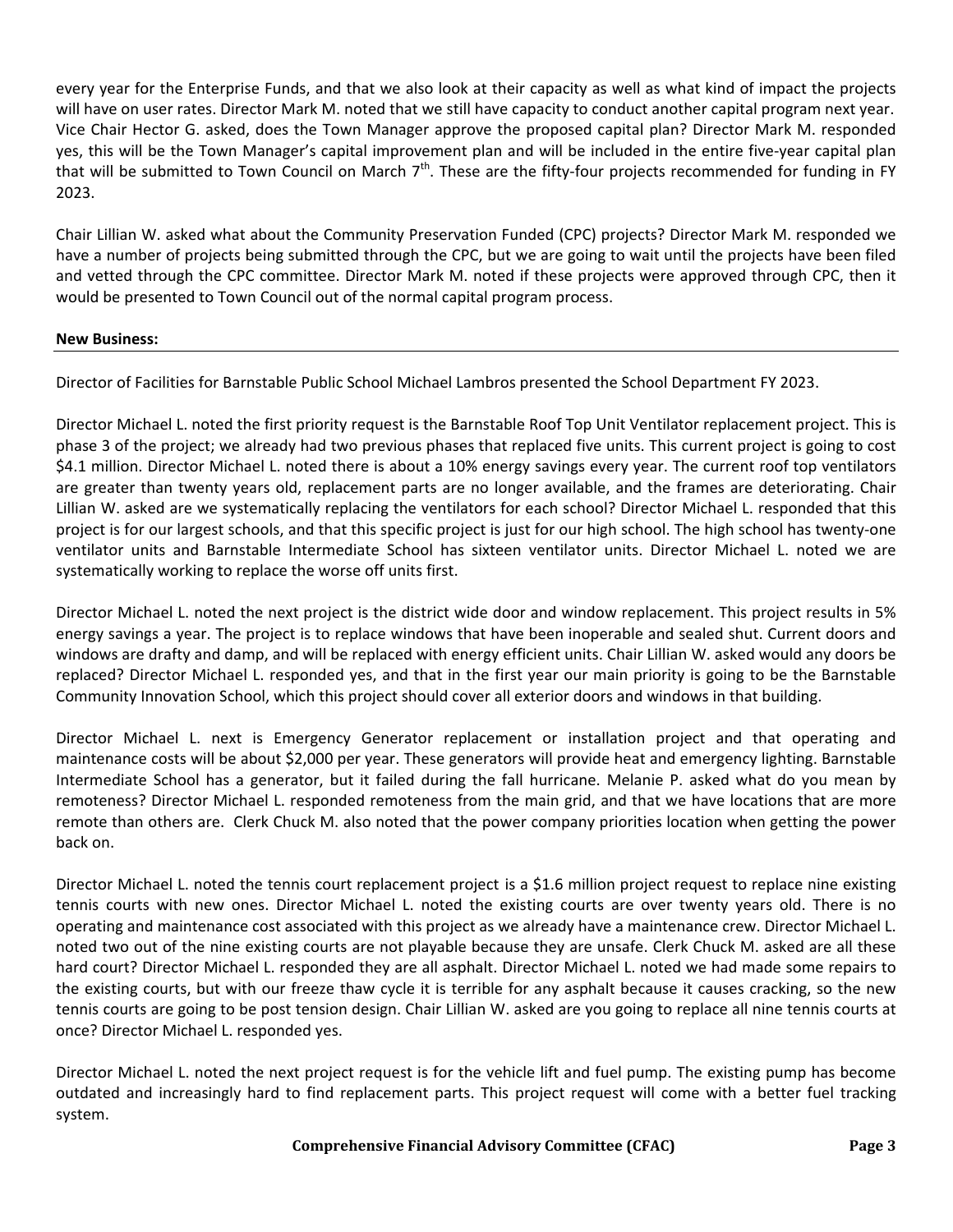Director Michael L. noted the next project request is for the campus wide pavement and sidewalk repair, which some locations have large cracks and have led to several incidents.

Director Michael L. noted the campus wide mechanical upgrades for burners, boilers, and pump systems. Much of the system is thirty-years old or older so they require replacement and upgrades.

Director Michael L. noted the flooring replacement and upgrades includes this year's request as well as three more years. There is no operating and maintenance cost as this project request is replacing worn tile and carpet.

Director Michael L. noted the electricity utility transformer upgrades is to replace the remainder of our schools. Both locations still electrically service are underground volt, but should be removed and replaced with an aboveground transformer.

Ronal F. asked does the town ever go back historically to see how accurate the original estimates are? Director Mark M. responded yes, but if there is a remaining balance from the capital project, it is reallocated to other projects. Director Mark M. noted with the increased cost, we have had to go back to Town Council for supplemental appropriations and increase the capital budget. Director Mark M. noted with the impact on construction cost due to COVID in terms of inflation, project budgets that have exceeded estimates would require a supplemental appropriation. Ronal F. asked do we question if some departments are prone to under forecasting? Director Mark M. responded that most of projects are prepared by Department of Public Works, so they prepare the cost estimates. Director Mark M. noted the airport and school provide their own cost estimates. Clerk Chuck M. asked how does the actual inflation story affect the town's finances now as opposed to a fear of inflation? Director Mark M. noted the biggest impact has to do with this capital plan, and what we are seeing on our recent bids have been coming in 10% and 20% higher. Director Mark M. noted on the operating side, the way inflation affects us is through our collective bargaining contract and in the long-term puts a lot of pressure on bargaining. Director Mark M. noted we are anticipating a significant increase in fuel cost, but we usually purchase it through a two-year contract. Chair Lillian W. asked if the Federal Reserve increases interest rates, how would that affect our debt service? Director Mark M. responded we anticipated the bids for our bonds to come higher as a result; typically, the interest rates will track the 10-year treasury bills. Director Mark M. noted we moved the bond issue up to March 1<sup>st</sup> to try and get a better interest rate. Vice Chair Hector G. asked how long has the town been self-insuring health insurance, how much does the town save by self-insuring? Director Mark M. noted the Cape Cod Municipal Health Insurance Group is the second largest purchasing pool for health insurance in the Common Wealth of Massachusetts. Director Mark M. noted analysis was done to see what the cost would be if we went on our own, but this option is very risky. Director Mark M. noted you do not benefit from spreading the risk and sharing the cost.

#### **Old Business:**

None

# **Matters not reasonably anticipated by the chair:**

None

# **Adjournment:**

Meeting adjourned

# **List of documents handed out**

1. 01.24.22 draft minutes